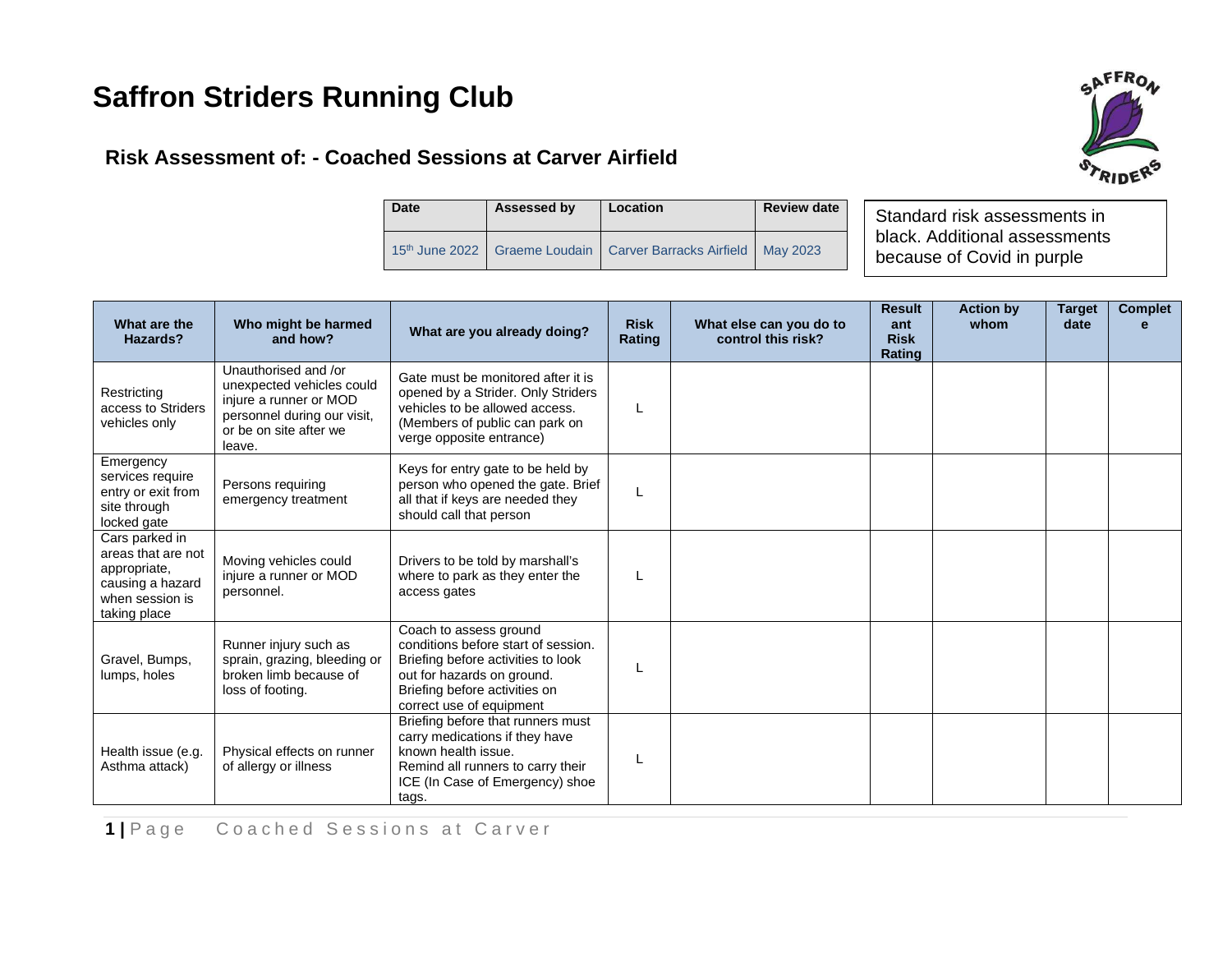| Falls when light<br>conditions are<br>poor or dark                        | Injury to runner by fall                        | Start sessions sufficiently early<br>that finish of run is in good light<br>conditions.<br>Briefing before run that HI-Vis<br>tops are compulsory at all times of<br>poor light conditions, including<br>those which start in daylight but<br>end near dusk<br>Runners who do not have a Hi Vis<br>may be loaned one by the club<br>We recommend that head or<br>chest torches should be worn.<br>Make clear no runs in poor light<br>without Hi-Vis.<br>Coach to assess light conditions<br>and halt activities if appropriate | M |  |  |  |
|---------------------------------------------------------------------------|-------------------------------------------------|---------------------------------------------------------------------------------------------------------------------------------------------------------------------------------------------------------------------------------------------------------------------------------------------------------------------------------------------------------------------------------------------------------------------------------------------------------------------------------------------------------------------------------|---|--|--|--|
| Infection from or<br>to injured runner<br>while carrying out<br>first aid | Runner carrying out first<br>aid or first aider | Issue notes to all runners about<br>first aid procedures<br>Guide runners (and Coaches at<br>coached sessions) carry f aid kit                                                                                                                                                                                                                                                                                                                                                                                                  |   |  |  |  |
| Abuse by one<br>runner to another                                         | Stress and anxiety for<br>affected runners      | Ensure runners know that abuse<br>should be reported confidentially<br>to Welfare Officers and they know<br>how to contact them. Reports<br>should be made if directly<br>affected by abuse or if it is<br>observed.                                                                                                                                                                                                                                                                                                            | L |  |  |  |
| Physical activities                                                       | Runners unused to<br>exertions or intensity     | Coaches to continually observe<br>and monitor how runners are<br>feeling and looking. Alter the<br>activity to suit the runners<br>condition                                                                                                                                                                                                                                                                                                                                                                                    |   |  |  |  |

Think about

• The risks - a risk is the chance, high or low, of somebody being harmed by a hazard, and how serious the harm could be.

• How accidents could happen and who might be harmed

• What you will need to do to control the risks and ask if there is anything you should do to make your club activities safer.

Focus on risks that could cause real harm. If there is a genuine risk, see what you can do to minimise that risk and still go ahead – it can often be done. Be sensible and proportionate in your approach to managing risk and unlike the example here, don't go 'over the top'.